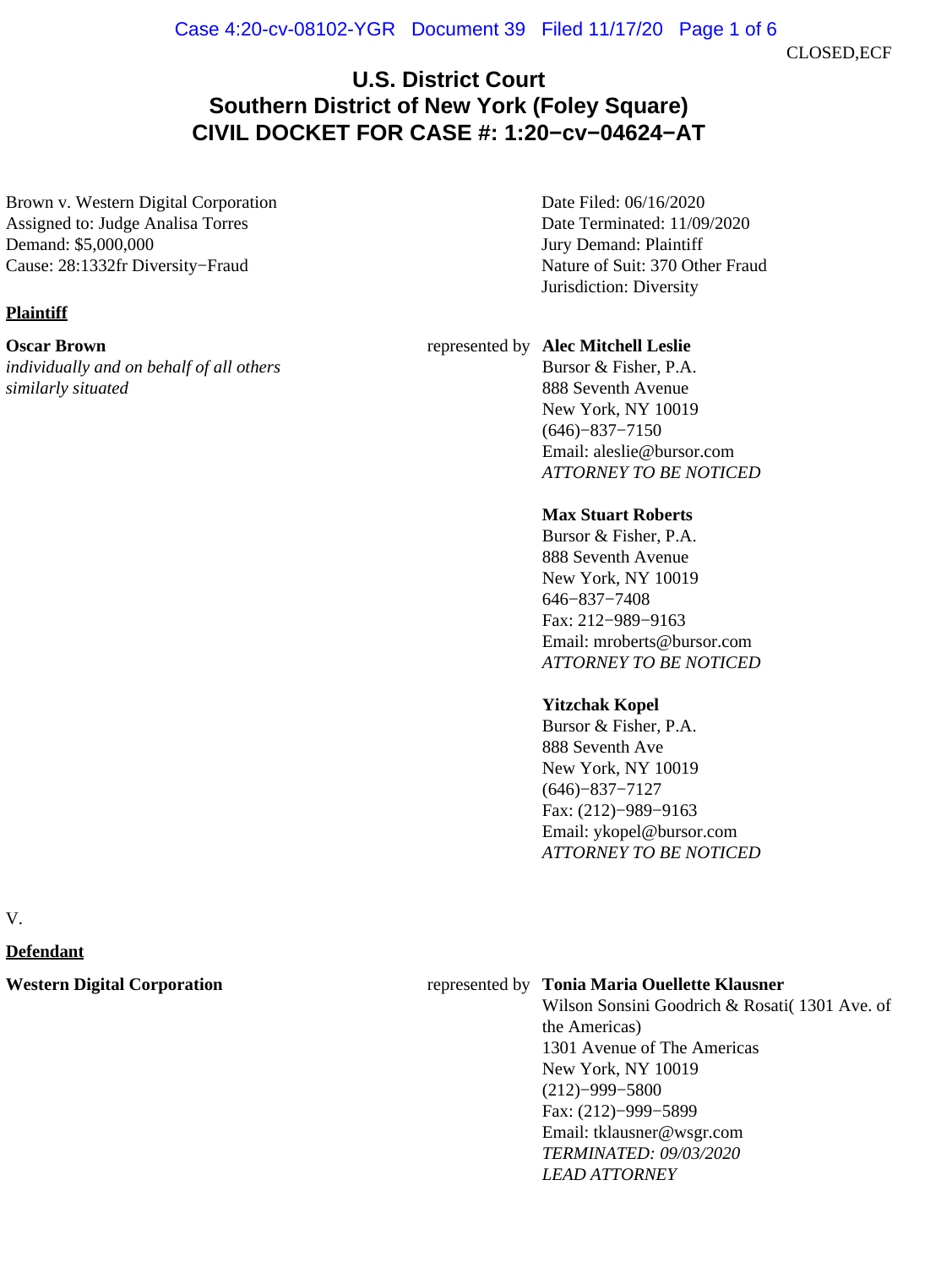# Case 4:20-cv-08102-YGR Document 39 Filed 11/17/20 Page 2 of 6

# **Eric Kizirian**

Lewis Brisbois Bisgaard & Smith 633 West Fifth Street Suite 4000 Los Angeles, CA 90071 213−250−1800 Email: eric.kizirian@lewisbrisbois.com *ATTORNEY TO BE NOTICED*

## **Joshua S. Hodas**

Lewis Brisbois Bisgaard & Smith 633 W 5th St Suite 4000 Los Angeles, CA 90071 213−680−5037 Fax: 213−250−7900 Email: josh.hodas@lewisbrisbois.com *ATTORNEY TO BE NOTICED*

## **Peter T. Shapiro**

Lewis Brisbois Bisgaard & Smith LLP (Water St) 77 Water Street, Suite 2100 New York, NY 10005 212−232 1322 Fax: 212−232 1399 Email: Peter.Shapiro@lewisbrisbois.com *ATTORNEY TO BE NOTICED*

| Date Filed | #               | Docket Text                                                                                                                                                                                                                                                                                                                                                                                                                                                                                                                                       |
|------------|-----------------|---------------------------------------------------------------------------------------------------------------------------------------------------------------------------------------------------------------------------------------------------------------------------------------------------------------------------------------------------------------------------------------------------------------------------------------------------------------------------------------------------------------------------------------------------|
| 06/16/2020 | $\overline{11}$ | COMPLAINT against Western Digital Corporation. (Filing Fee \$ 400.00, Receipt Number<br>ANYSDC-20285222)Document filed by Oscar Brown(Kopel, Yitzchak) (Entered: 06/16/2020)                                                                                                                                                                                                                                                                                                                                                                      |
| 06/16/2020 | $\ddot{I}2$     | CIVIL COVER SHEET filed(Kopel, Yitzchak) (Entered: 06/16/2020)                                                                                                                                                                                                                                                                                                                                                                                                                                                                                    |
| 06/16/2020 | $\overline{1}3$ | REQUEST FOR ISSUANCE OF SUMMONS as to Western Digital Corporation, re: 1 Complaint.<br>Document filed by Oscar Brown(Kopel, Yitzchak) (Entered: 06/16/2020)                                                                                                                                                                                                                                                                                                                                                                                       |
| 06/17/2020 | Ϊ               | CASE OPENING INITIAL ASSIGNMENT NOTICE: The above–entitled action is assigned to<br>Judge Analisa Torres. Please download and review the Individual Practices of the assigned District<br>Judge, located at https://nysd.uscourts.gov/judges/district-judges. Attorneys are responsible for<br>providing courtesy copies to judges where their Individual Practices require such. Please download<br>and review the ECF Rules and Instructions, located at<br>https://nysd.uscourts.gov/rules/ecf-related-instructions(pne) (Entered: 06/17/2020) |
| 06/17/2020 | Ϊ               | Magistrate Judge James L. Cott is so designated. Pursuant to 28 U.S.C. Section 636(c) and Fed. R.<br>$Civ.$ P. 73(b)(1) parties are notified that they may consent to proceed before a United States<br>Magistrate Judge. Parties who wish to consent may access the necessary form at the following link:<br>https://nysd.uscourts.gov/sites/default/files/2018-06/AO-3.pdf. (pne) (Entered: 06/17/2020)                                                                                                                                         |
| 06/17/2020 | Ï               | Case Designated ECF. (pne) (Entered: 06/17/2020)                                                                                                                                                                                                                                                                                                                                                                                                                                                                                                  |
| 06/17/2020 | $\overline{1}4$ | ELECTRONIC SUMMONS ISSUED as to Western Digital Corporation(pne) (Entered:<br>06/17/2020)                                                                                                                                                                                                                                                                                                                                                                                                                                                         |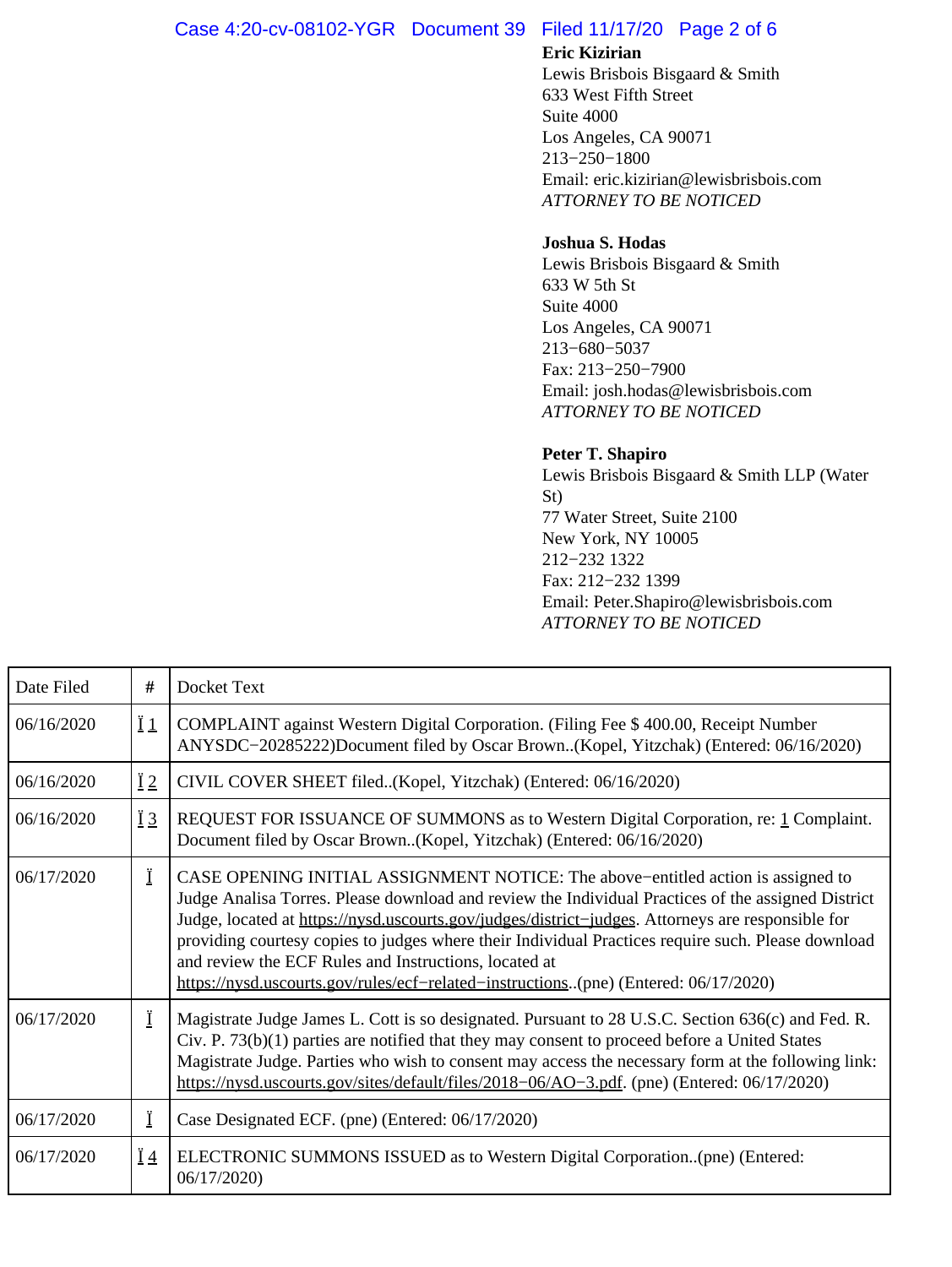|            |                                     | Case 4:20-cv-08102-YGR  Document 39  Filed 11/17/20  Page 3 of 6                                                                                                                                                                                                                                                                                                                                                                                                                                                                                                                                                                                                                                                                                                                                                                                                                                                                                                                          |
|------------|-------------------------------------|-------------------------------------------------------------------------------------------------------------------------------------------------------------------------------------------------------------------------------------------------------------------------------------------------------------------------------------------------------------------------------------------------------------------------------------------------------------------------------------------------------------------------------------------------------------------------------------------------------------------------------------------------------------------------------------------------------------------------------------------------------------------------------------------------------------------------------------------------------------------------------------------------------------------------------------------------------------------------------------------|
| 06/22/2020 | $\underline{\ddot{I}}\underline{5}$ | ORDER: To protect the public health, while promoting the "just, speedy, and inexpensive<br>determination of every action and proceeding," Fed. R. Civ. P. 1, it is ORDERED pursuant to Rules<br>$30(b)(3)$ and $30(b)(4)$ of the Federal Rules of Civil Procedure that all depositions in this action may<br>be taken via telephone, videoconference, or other remote means. It is further ORDERED pursuant<br>to Rule30(b)(5) that a deposition will be deemed to have taken place "before an officer appointed or<br>designated under Rule 28" if such officer attends the deposition using the same remote means used<br>to connect all other participants, so long as all participants (including the officer) can clearly hear<br>and be heard by all other paliicipants. The parties are strongly encouraged to engage in discovery<br>through remote means at every available opportunity. SO ORDERED. (Signed by Judge Analisa<br>Torres on 6/22/2020) (kv) (Entered: 06/22/2020) |
| 06/22/2020 | <u>Ï6</u>                           | INITIAL PRETRIAL CONFERENCE ORDER: Initial Conference set for 8/19/2020 at 11:20 AM<br>in Courtroom 15D, 500 Pearl Street, New York, NY 10007 before Judge Analisa Torres. (Signed<br>by Judge Analisa Torres on 6/22/2020) (kv) (Entered: 06/22/2020)                                                                                                                                                                                                                                                                                                                                                                                                                                                                                                                                                                                                                                                                                                                                    |
| 06/22/2020 | <u>Ï7</u>                           | ORDER: To conserve resources, to promote judicial efficiency, and in an effort to achieve a faster<br>disposition of this matter, it is hereby ORDERED that the parties discuss whether they are willing<br>to consent, under $28$ U.S.C. $\S$ 636(c), to conducting all further proceedings before the assigned<br>Magistrate Judge. (as further set forth herein). SO ORDERED. (Signed by Judge Analisa Torres on<br>6/22/2020) (kv) (Entered: 06/22/2020)                                                                                                                                                                                                                                                                                                                                                                                                                                                                                                                              |
| 06/23/2020 | <u>Ï 8</u>                          | SUMMONS RETURNED EXECUTED Summons and Complaint served. Western Digital<br>Corporation served on 6/22/2020, answer due 7/13/2020. Service was accepted by Lynanne Gares,<br>Litigation Management/Service Leader, Corporation Service Company. Document filed by Oscar<br>Brown(Kopel, Yitzchak) (Entered: 06/23/2020)                                                                                                                                                                                                                                                                                                                                                                                                                                                                                                                                                                                                                                                                    |
| 06/23/2020 | Ï <sub>2</sub>                      | NOTICE OF APPEARANCE by Max Stuart Roberts on behalf of Oscar Brown(Roberts, Max)<br>(Entered: 06/23/2020)                                                                                                                                                                                                                                                                                                                                                                                                                                                                                                                                                                                                                                                                                                                                                                                                                                                                                |
| 06/23/2020 | 10                                  | NOTICE OF APPEARANCE by Alec Mitchell Leslie on behalf of Oscar Brown(Leslie, Alec)<br>(Entered: 06/23/2020)                                                                                                                                                                                                                                                                                                                                                                                                                                                                                                                                                                                                                                                                                                                                                                                                                                                                              |
| 07/02/2020 | 11                                  | NOTICE OF APPEARANCE by Tonia Maria Ouellette Klausner on behalf of Western Digital<br>Corporation(Klausner, Tonia Maria) (Entered: 07/02/2020)                                                                                                                                                                                                                                                                                                                                                                                                                                                                                                                                                                                                                                                                                                                                                                                                                                           |
| 07/02/2020 | 12                                  | LETTER MOTION for Extension of Time to File Answer addressed to Judge Analisa Torres from<br>Tonia Ouellette Klausner dated July 2, 2020. Document filed by Western Digital<br>Corporation(Klausner, Tonia Maria) (Entered: 07/02/2020)                                                                                                                                                                                                                                                                                                                                                                                                                                                                                                                                                                                                                                                                                                                                                   |
| 07/02/2020 | 13                                  | ORDER granting 12 Letter Motion for Extension of Time to Answer re 1 Complaint. GRANTED.<br>By August 12, 2020, Defendant shall answer or otherwise respond to the complaint. SO<br>ORDERED. Western Digital Corporation answer due 8/12/2020. (Signed by Judge Analisa Torres<br>on 7/2/2020) (kv) (Entered: 07/02/2020)                                                                                                                                                                                                                                                                                                                                                                                                                                                                                                                                                                                                                                                                 |
| 07/29/2020 | <u>14</u>                           | LETTER MOTION for Extension of Time to File Answer and Continuance of Initial Pretrial<br>Conference addressed to Judge Analisa Torres from Tonia Ouellette Klausner dated July 29, 2020.<br>Document filed by Western Digital Corporation(Klausner, Tonia Maria) (Entered: 07/29/2020)                                                                                                                                                                                                                                                                                                                                                                                                                                                                                                                                                                                                                                                                                                   |
| 08/03/2020 | 15                                  | ORDER granting in part and denying in part 14 Letter Motion for Extension of Time to Answer re<br>1 Complaint. GRANTED in part, DENIED in part. By September 11, 2020, Defendant shall answer<br>or otherwise respond to the complaint. It is further ORDERED that the initial pretrial conference<br>scheduled for August 19, 2020 is ADJOURNED to September 24, 2020 at 10:40 a.m. By<br>September 17, 2020, the parties shall submit their joint letter and proposed case management plan.<br>SO ORDERED. (Signed by Judge Analisa Torres on 8/3/2020) (kv) (Entered: 08/03/2020)                                                                                                                                                                                                                                                                                                                                                                                                      |
| 08/03/2020 | Ï                                   | Set/Reset Hearings: (Initial Conference set for 9/24/2020 at 10:40 AM before Judge Analisa<br>Torres.), Set/Reset Deadlines: Western Digital Corporation answer due 9/11/2020. (kv) (Entered:                                                                                                                                                                                                                                                                                                                                                                                                                                                                                                                                                                                                                                                                                                                                                                                             |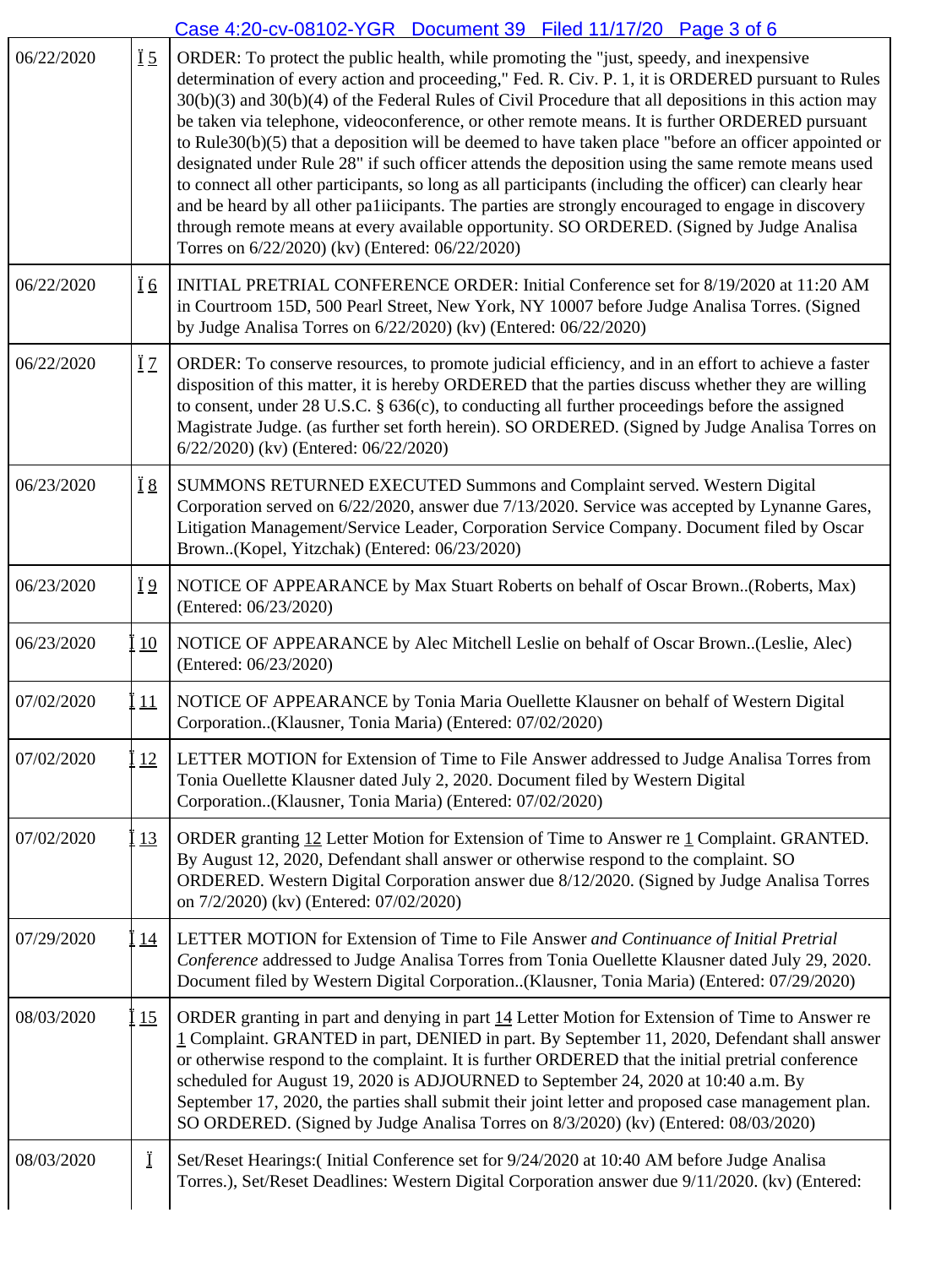|            |           | Case 4:20-cv-08102-YGR  Document 39  Filed 11/17/20  Page 4 of 6<br>08/03/2020)                                                                                                                                                                                                                                                                                                                                                                                                                                                                                                                                                                             |
|------------|-----------|-------------------------------------------------------------------------------------------------------------------------------------------------------------------------------------------------------------------------------------------------------------------------------------------------------------------------------------------------------------------------------------------------------------------------------------------------------------------------------------------------------------------------------------------------------------------------------------------------------------------------------------------------------------|
| 08/11/2020 | 16        | JOINT LETTER addressed to Judge Analisa Torres from Yitzchak Kopel, Esq. dated August 11,<br>2020 re: Declination of Magistrate Judge. Document filed by Oscar Brown(Kopel, Yitzchak)<br>(Entered: 08/11/2020)                                                                                                                                                                                                                                                                                                                                                                                                                                              |
| 09/03/2020 | 17        | NOTICE OF APPEARANCE by Peter T. Shapiro on behalf of Western Digital<br>Corporation(Shapiro, Peter) (Entered: 09/03/2020)                                                                                                                                                                                                                                                                                                                                                                                                                                                                                                                                  |
| 09/03/2020 | <u>18</u> | PROPOSED ORDER FOR SUBSTITUTION OF ATTORNEY. Document filed by Western<br>Digital Corporation(Shapiro, Peter) (Entered: 09/03/2020)                                                                                                                                                                                                                                                                                                                                                                                                                                                                                                                         |
| 09/03/2020 | 19        | STIPULATION AND ORDER OF SUBSTITUTION OF COUNSEL FOR DEFENDANT, IT IS<br>HEREBY STIPULATED AND AGREED, by and between the undersigned counsel, pursuant to<br>Local Rule 1.4, that Lewis Brisbois Bisgaard & Smith LLP shall be substituted in the place and<br>stead of Wilson Sonsini Goodrich & Rosati as counsel of record for defendant Western Digital<br>Corporation in the above-captioned matter. Defendant enters into this substitution of counsel<br>knowingly and voluntarily. SO ORDERED. Attorney Tonia Maria Ouellette Klausner terminated.<br>(Signed by Judge Analisa Torres on 9/3/2020) (kv) (Entered: 09/03/2020)                      |
| 09/11/2020 | 20        | LETTER MOTION for Conference / Pre-Motion Conference addressed to Judge Analisa Torres<br>from Peter T. Shapiro dated September 11, 2020. Document filed by Western Digital<br>Corporation(Shapiro, Peter) (Entered: 09/11/2020)                                                                                                                                                                                                                                                                                                                                                                                                                            |
| 09/17/2020 | 21        | LETTER addressed to Judge Analisa Torres from Yitzchak Kopel, Esq. dated September 17, 2020<br>re: Statement of Jurisdiction Pursuant to Individual Rule II.B. Document filed by Oscar<br>Brown(Kopel, Yitzchak) (Entered: 09/17/2020)                                                                                                                                                                                                                                                                                                                                                                                                                      |
| 09/17/2020 | 22        | PROPOSED CASE MANAGEMENT PLAN. Document filed by Oscar Brown(Kopel, Yitzchak)<br>(Entered: 09/17/2020)                                                                                                                                                                                                                                                                                                                                                                                                                                                                                                                                                      |
| 09/17/2020 | 23        | JOINT LETTER addressed to Judge Analisa Torres from Yitzchak Kopel, Esq. dated September<br>17, 2020 re: Individual Rule II.B. Document filed by Oscar Brown(Kopel, Yitzchak) (Entered:<br>09/17/2020)                                                                                                                                                                                                                                                                                                                                                                                                                                                      |
| 09/18/2020 | 24        | LETTER RESPONSE in Opposition to Motion addressed to Judge Analisa Torres from Yitzchak<br>Kopel, Esq. dated September 18, 2020 re: 20 LETTER MOTION for Conference /Pre-Motion<br>Conference addressed to Judge Analisa Torres from Peter T. Shapiro dated September 11, 2020. .<br>Document filed by Oscar Brown(Kopel, Yitzchak) (Entered: 09/18/2020)                                                                                                                                                                                                                                                                                                   |
| 09/22/2020 | 25        | ORDER terminating 20 Letter Motion for Conference. It is ORDERED that: 1. By October 2, 2020,<br>Defendant shall file its motion to transfer venue; 2. By October 13, 2020, Plaintiff shall file its<br>opposition. It is further ORDERED that the initial pretrial conference scheduled for September 24,<br>2020, is ADJOURNED sine die. After resolving Defendant's motion to transfer venue, the Court<br>will set a briefing schedule for Defendant's motion to dismiss if necessary. The Clerk of Court is<br>directed to terminate the motion at ECF No. 20. SO ORDERED. (Signed by Judge Analisa Torres<br>on 9/22/2020) (kv) (Entered: 09/22/2020) |
| 09/22/2020 | Ï         | Set/Reset Deadlines: Motions due by 10/2/2020. Responses due by 10/13/2020 (kv) (Entered:<br>09/22/2020)                                                                                                                                                                                                                                                                                                                                                                                                                                                                                                                                                    |
| 09/25/2020 | 26        | MOTION for Eric Y. Kizirian to Appear Pro Hac Vice. Filing fee \$ 200.00, receipt number<br>ANYSDC-21851106. Motion and supporting papers to be reviewed by Clerk's Office staff.<br>Document filed by Western Digital Corporation. (Attachments: #1 Declaration of Eric y. Kizirian<br>in support of Motion for Admission Pro Hac Vice, #2 Certificate of Good Standing, #3 Text of<br>Proposed Order).(Shapiro, Peter) (Entered: 09/25/2020)                                                                                                                                                                                                              |
| 09/25/2020 | 27        |                                                                                                                                                                                                                                                                                                                                                                                                                                                                                                                                                                                                                                                             |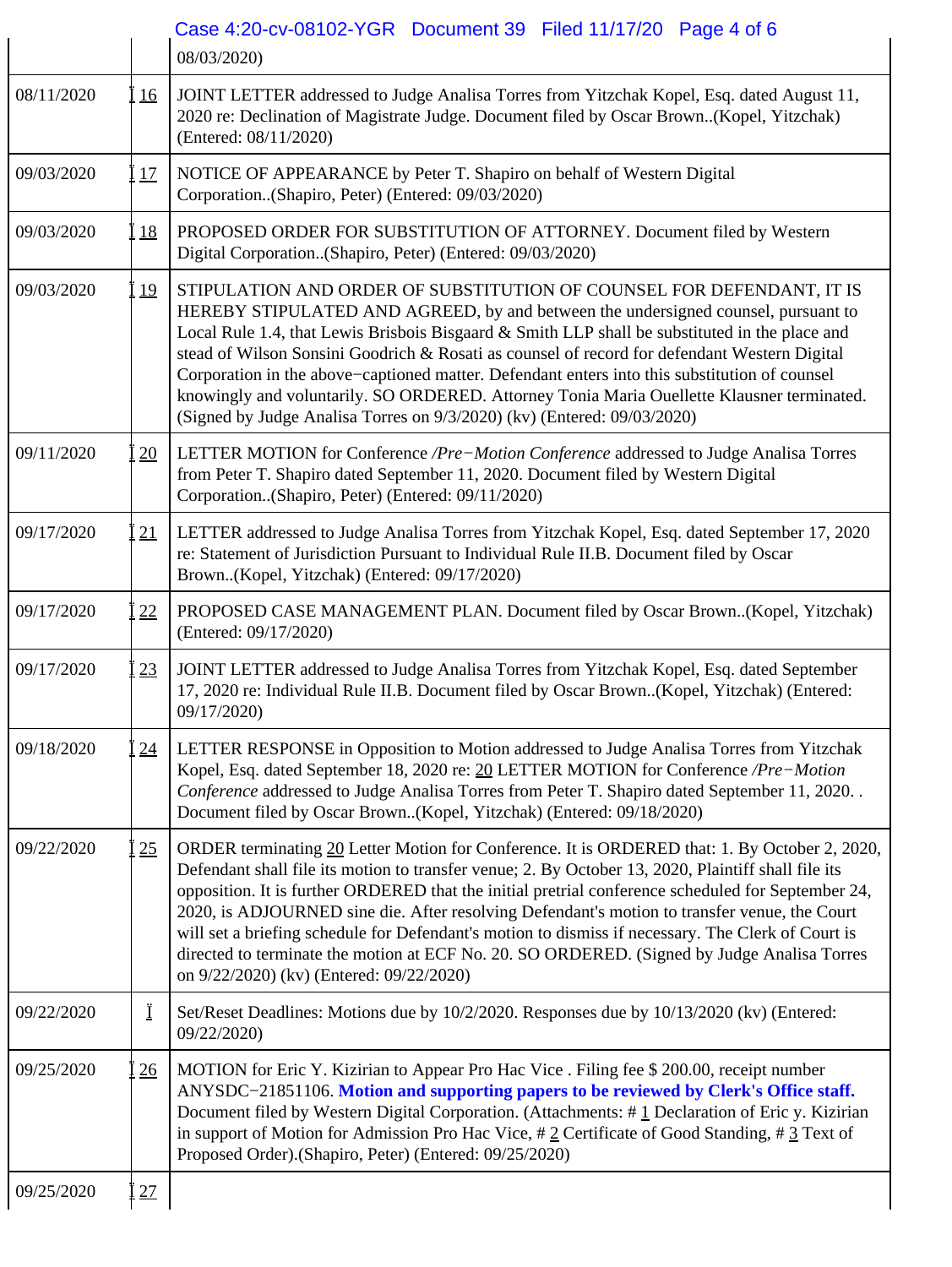|            |           | Case 4:20-cv-08102-YGR  Document 39  Filed 11/17/20  Page 5 of 6                                                                                                                                                                                                                                                                                                                                                                                                                                                                                                                                                                                                                                                                                                                                                                                                                                                                                                                                                                         |
|------------|-----------|------------------------------------------------------------------------------------------------------------------------------------------------------------------------------------------------------------------------------------------------------------------------------------------------------------------------------------------------------------------------------------------------------------------------------------------------------------------------------------------------------------------------------------------------------------------------------------------------------------------------------------------------------------------------------------------------------------------------------------------------------------------------------------------------------------------------------------------------------------------------------------------------------------------------------------------------------------------------------------------------------------------------------------------|
|            |           | FILING ERROR - DEFICIENT DOCKET ENTRY - MOTION for Joshua S. Hodas to Appear<br>Pro Hac Vice . Filing fee \$ 200.00, receipt number ANYSDC-21851307. Motion and supporting<br>papers to be reviewed by Clerk's Office staff. Document filed by Western Digital Corporation.<br>(Attachments: #1 Declaration of Joshua S. Hodas in support of Motion for Admission Pro Hac<br>Vice, #2 Certificate of Good Standing, #3 Text of Proposed Order).(Shapiro, Peter) Modified on<br>9/27/2020 (bcu). (Entered: 09/25/2020)                                                                                                                                                                                                                                                                                                                                                                                                                                                                                                                    |
| 09/27/2020 | Ï         | >>>NOTICE REGARDING DEFICIENT MOTION TO APPEAR PRO HAC VICE. Notice<br>to RE-FILE Document No. 27 MOTION for Joshua S. Hodas to Appear Pro Hac Vice. Filing<br>fee \$ 200.00, receipt number ANYSDC-21851307. Motion and supporting papers to be<br>reviewed by Clerk's Office staff., 26 MOTION for Eric Y. Kizirian to Appear Pro Hac Vice.<br>Filing fee \$ 200.00, receipt number ANYSDC-21851106. Motion and supporting papers to be<br>reviewed by Clerk's Office staff The filing is deficient for the following reason(s): The<br>motion to appear pro hac vice must come from the attorney who is applying to appear pro<br>hac vice. Please have the attorney who is applying pro hac vice sign the motion.;. Re-file the<br>motion as a Corrected Motion to Appear Pro Hac Vice - attach the correct signed PDF -<br>select the correct named filer/filers - attach valid Certificates of Good Standing issued within<br>the past 30 days - attach Proposed Order (bcu) Modified on 9/29/2020 (bcu). (Entered:<br>09/27/2020) |
| 09/29/2020 | 28        | MOTION for Eric Y. Kizirian to Appear Pro Hac Vice. <b>Motion and supporting papers to be</b><br>reviewed by Clerk's Office staff. Document filed by Western Digital Corporation. (Attachments:<br>#1 Declaration of Eric Y. Kizirian in support of Motion for Admission Pro Hac Vice, #2<br>Certificate of Good Standing, # 3 Text of Proposed Order).(Kizirian, Eric) (Entered: 09/29/2020)                                                                                                                                                                                                                                                                                                                                                                                                                                                                                                                                                                                                                                            |
| 09/29/2020 | Ï         | >>>NOTICE REGARDING PRO HAC VICE MOTION. Regarding Document No. 28<br><b>MOTION</b> for Eric Y. Kizirian to Appear Pro Hac Vice . Motion and supporting papers to be<br>reviewed by Clerk's Office staff The document has been reviewed and there are no<br>deficiencies. (bcu) (Entered: 09/29/2020)                                                                                                                                                                                                                                                                                                                                                                                                                                                                                                                                                                                                                                                                                                                                    |
| 09/29/2020 | 29        | ORDER granting 28 Motion for Eric Y. Kizirian to Appear Pro Hac Vice (HEREBY ORDERED<br>by Judge Analisa Torres)(Text Only Order) (ap) (Entered: 09/29/2020)                                                                                                                                                                                                                                                                                                                                                                                                                                                                                                                                                                                                                                                                                                                                                                                                                                                                             |
| 09/29/2020 | 30        | MOTION for Joshua S. Hodas to Appear Pro Hac Vice . Motion and supporting papers to be<br>reviewed by Clerk's Office staff. Document filed by Western Digital Corporation. (Attachments:<br># 1 Declaration of Joshua S. Hodas in support of Motion for Admission Pro Hac Vice, # 2<br>Certificate of Good Standing, # 3 Text of Proposed Order).(Hodas, Joshua) (Entered: 09/29/2020)                                                                                                                                                                                                                                                                                                                                                                                                                                                                                                                                                                                                                                                   |
| 09/29/2020 | Ϊ         | >>>NOTICE REGARDING PRO HAC VICE MOTION. Regarding Document No. 30<br><b>MOTION</b> for Joshua S. Hodas to Appear Pro Hac Vice . Motion and supporting papers to be<br>reviewed by Clerk's Office staff The document has been reviewed and there are no<br>deficiencies. (bcu) (Entered: 09/29/2020)                                                                                                                                                                                                                                                                                                                                                                                                                                                                                                                                                                                                                                                                                                                                     |
| 09/29/2020 | 31        | ORDER granting 30 Motion for Joshua S. Hodas to Appear Pro Hac Vice (HEREBY ORDERED<br>by Judge Analisa Torres)(Text Only Order) (ap) (Entered: 09/29/2020)                                                                                                                                                                                                                                                                                                                                                                                                                                                                                                                                                                                                                                                                                                                                                                                                                                                                              |
| 10/02/2020 | 32        | MOTION to Transfer Case . Document filed by Western Digital Corporation(Hodas, Joshua)<br>(Entered: 10/02/2020)                                                                                                                                                                                                                                                                                                                                                                                                                                                                                                                                                                                                                                                                                                                                                                                                                                                                                                                          |
| 10/02/2020 | 33        | DECLARATION of Joshua S. Hodas, Esq. in Support re: 32 MOTION to Transfer Case<br>Document filed by Western Digital Corporation. (Attachments: # $\pm$ Exhibit A, # 2 Exhibit B, # 3<br>Exhibit C, $\#$ 4 Exhibit D). (Hodas, Joshua) (Entered: 10/02/2020)                                                                                                                                                                                                                                                                                                                                                                                                                                                                                                                                                                                                                                                                                                                                                                              |
| 10/02/2020 | 34        | MEMORANDUM OF LAW in Support re: 32 MOTION to Transfer Case Document filed by<br>Western Digital Corporation(Hodas, Joshua) (Entered: 10/02/2020)                                                                                                                                                                                                                                                                                                                                                                                                                                                                                                                                                                                                                                                                                                                                                                                                                                                                                        |
| 10/07/2020 | <u>35</u> |                                                                                                                                                                                                                                                                                                                                                                                                                                                                                                                                                                                                                                                                                                                                                                                                                                                                                                                                                                                                                                          |